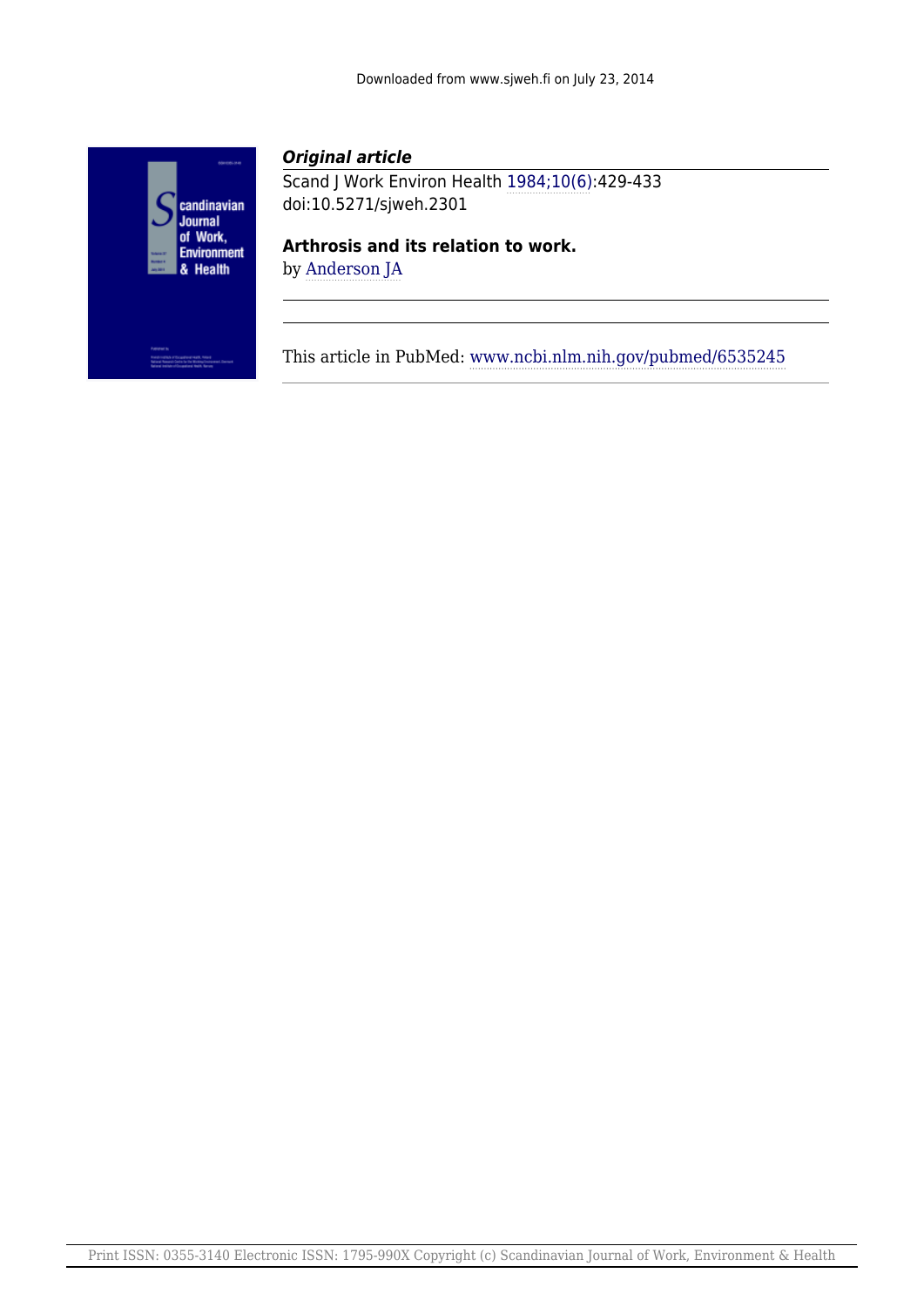# **Arthrosis and its relation to work**

by John AD Anderson, MD, FFCM

ANDERSON JAD. Arthrosis and its relation to work. *Scand* J *Work Environ Health* 10 (1984) 429- 433. Data are presented to illustrate the inadequacy of routinely collected data on osteoarthrosis when disability and handicap are considered as distinct from impairment. In a series of prevalence studies of mixed manual workers aged 15 to 65 years in the United Kingdom 11 **Vo** had diagnosable osteoarthrosis of the limbs, 2 **Vo** had generalized osteoarthrosis, and 11 **Vo** had vague pains of undetermined diagnosis in the limb joints. Annual sickness absence was 580 d/100 affected men for those with local osteoarthrosis and 539 d/100 and 80 d/100, respectively, for those with generalized osteoarthrosis and vague limb pain. These and other indicators of disablement (hospital attendance and admission, self therapy, and consultation with general practitioners) suggest that osteoarthrosis makes a significant contribution to the handicap of manual workers. There was no significant difference in the prevalence rates between skilled and unskilled dockyard workers; this finding contrasts with the significantly higher rates for osteoarthrosis at all ages among coal miners working in awkward postures in confined spaces than among weight-lifting manual workers in other occupations. Direct observation and assessment of specific tasks support the hypothesis that posture may be more important than weight lifting as a risk factor in the onset of osteoarthrosis.

*Key terms:* disability, ergonomics, handicap, impairment, occupation, osteoarthrosis, sickness absence, weight lifting.

There is a body of opinion among British epidemiologists which supports the view that death as expressed in the form of the standardized mortality ratio is n the form of the standardized mortality ratio is<br>the most reliable measure of unmet health needs<br>available at present — at least in the context of allocating resources among health authorities (4). Such a positivist attitude about the assessment of need is obviously unimpressive to those who are concerned with the care of patients suffering from chronically disabling but rarely fatal conditions. Among these are the musculoskeletal diseases, osteoarthrosis in particular, which seldom appears on a death certificate and is recorded as accounting for less than ten deaths per million in the population of England and Wales in contrast to such high rates per million as coronary thrombosis **(3 117),** malignancy **(2 670),**  and chronic chest disorders **(380) (13).** 

Morbidity statistics also tend to underrecord the prevalence of osteoarthrosis. One reason may be that the rubrics of the International Classification of Diseases **(20)** include many nonspecific rheumatic labels. Thus, in one study of general practice **(12),** the annual rate for registered patients with osteoarthrosis was recorded as **11** per **1 000** of the population, whereas the total for musculoskeletal diseases as a whole was **91** per **1 000;** a similar study published **16**  years earlier gave comparable figures **(9).** 

Even if general practitioners were able to make diagnoses with much greater precision, there would remain the difficulty of assessing the effects on the life-style of patients, or, in other words, the extent to which an affected person is occupationally disadvantaged as opposed to merely having an abnormality such as might be noted radiographically. It is only when the meaning of occupational disadvantage has been established that it can be considered reasonable to assess the size of the problem in terms of the extent of disruption to the workforce, identify the risk factors in relation to current knowledge of the pathological processes and their etiology, and suggest how these risk factors may be aggravated by work conditions. These are the issues which will be considered in this paper since their clarification is necessary before logical steps can be taken to modify the serious effects of arthrosis among the workforce by primary or secondary preventive measures and also to consider how best to manage established cases, including their rehabilitation.

#### **Disablement**

The four stages of disablement can be described as abnormality, malfunction, limitation of activity, and social disadvantage. In **1978** Wood & Badley **(19)**  suggested that malfunction and the limitation of activity should be merged under the heading of disability to give the three categories of *impairment, disability* and *handicap.* Subsequently, however, a working party of the World Health Organization **(21),**  using similar terminology, agreed that malfunction

<sup>&#</sup>x27; Department of Community Medicine, United Medical and Dental Schools (Guy's Campus), London, the United Kingdom.

Reprint requests to: Prof JAD Anderson, Department of Community Medicine, UMDS (Guys), London Bridge, SE1 9RT, United Kingdom.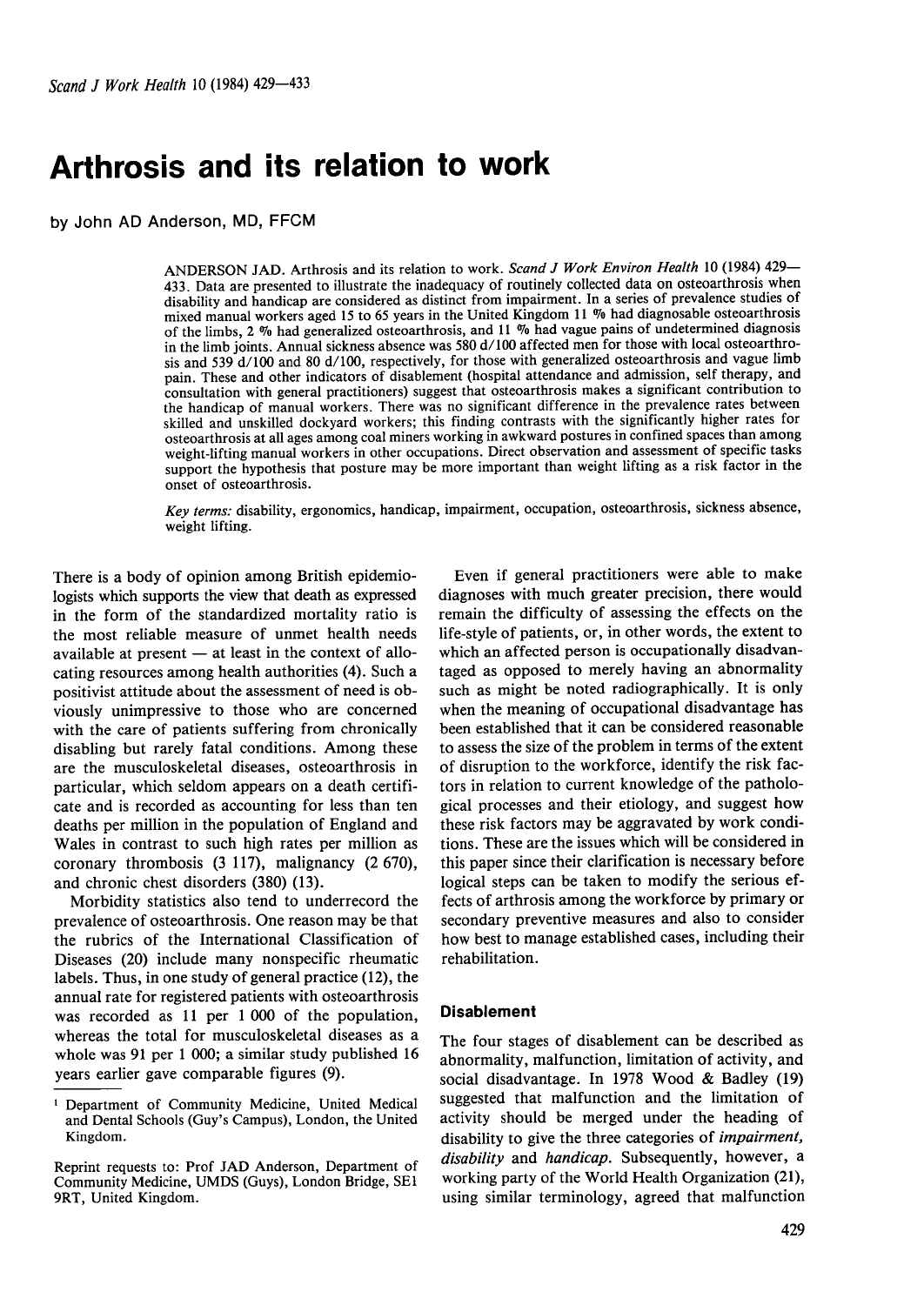should be merged with abnormality as *impairment* amount to an *impairment* when the affected subject and the term *disability* should be reserved for limita- had loss of activity as, for instance, difficulty in tion of activity. Table 1 shows how the presented classifications can be applied to osteoarthrosis of the knee.

Thus, in relation to osteoarthrosis, a person who has osteophytes demonstrable radiographically or who has been found on biopsy to have substandard cartilaginous lining of a joint may be said to be abnormal - although the fact that such changes may be observed in one or more joints in the majority of individuals over 50 years of age (5) renders even this concept open to challenge. Either of these findings could justify a diagnosis of osteoarthrosis, but in neither of the circumstances described would it be necessary for the affected individual to have any symptoms, let alone a limitation of activity; however clinical examination might show limited movement in the affected joint when compared with the contralateral one (malfunction). Such a situation would only

Table 1. Groupings in classifications of disablement by Wood & Badiey (19) and the World Health Organization (WHO) (21) and possible applications to osteoarthrosis of the knee.

|                           | Wood &<br>Badley | <b>WHO</b> | Osteoarthrosis<br>of knee                                 |  |  |
|---------------------------|------------------|------------|-----------------------------------------------------------|--|--|
| Abnormality               | Impairment       |            | Osteophytes in<br>radiograph<br>Changes seen in<br>biopsy |  |  |
| Malfunction               | Disability       | Impairment | Reduced flexion<br>on clinical<br>examination             |  |  |
| Limitation<br>of activity |                  | Disability | Difficulty with<br>stairs or kneeling                     |  |  |
| Social<br>disadvantage    | Handicap         | Handicap   | Inability to<br>work                                      |  |  |

had loss of activity as, for instance, difficulty in climbing stairs or kneeling. Even then the extent to which the condition constituted a *handicap* would depend on the requirements of the individual. If such a limitation affected a coal miner, for instance, working at the coalface in the confined space of a narrow seam, then the *handicap* might well be total; however, if the disabled person merely wanted to be in charge of an occupational health research unit in a London Medical School, then the *handicap* could well be negligible.

Thus the key features of the disablement process are that an affected person may be unaware of an *impairment* whether structural or functional, while one with *disability* cannot perform as well as his or her peer group and that there is generally an awareness of this situation either by the person affected or by relatives of the person in infancy (also where there is concurrent brain damage or some other factor interfering with judgement). However such *disability*  may cause little or no embarrassment since it is only when the limitation impinges directly on activity that the affected person wants to perform for occupational, recreational, or social purposes that a *handicap* is imposed. In other words, the question of whether or not an *impairment* or *disability* will lead to *handicap* depends not only on the physical condition, but also on intellectual, emotional, and social factors.

# **Size of the problem**

In a series of prevalence studies of rheumatic complaints involving 2 684 mixed manual workers aged 15 to 65 years from different occupations in the United Kingdom it was found that 1 **399** (52 %) gave a history of musculoskeletal problems suggestive of

Table **2.** Percentages of men who had treatment or periods of work absence due to osteoarthrosis (nodal and local) or vague pain in limb joints (2).

| Indicators of handicap                                                    |          | Nodal (general)<br>osteoarthrosis<br>$(N = 44)$ |           | Localized<br>osteoarthrosis<br>$(N = 149)$ | Vague pain in<br>limb joints<br>$(N = 215)$ |                |
|---------------------------------------------------------------------------|----------|-------------------------------------------------|-----------|--------------------------------------------|---------------------------------------------|----------------|
|                                                                           | N        | $\frac{0}{0}$                                   | N         | %                                          | N                                           | %              |
| Self care during past year                                                | 19       | 43.1                                            | 6         | 4.0                                        | 68                                          | 31.6           |
| Consulted general practitioner<br>during past year                        | 17       | 38.6                                            | 58        | 38.9                                       | 40                                          | 18.6           |
| Referred to hospital some time<br>in past                                 | 13       | 29.5                                            | 46        | 30.9                                       | 26                                          | 12.1           |
| Admitted to hospital some time<br>in past                                 | 2        | 4.5                                             | 7         | 4.7                                        | 4                                           | 1.4            |
| Subjective assessment of effect<br>on work                                |          |                                                 |           |                                            |                                             |                |
| Nil<br>Moderate or severe                                                 | 22<br>8  | 50.0<br>18.2                                    | 81<br>33  | 54.3<br>22.1                               | 208<br>13                                   | 96.7<br>0.6    |
| Sickness absence in past year<br>Persons absent<br>Days lost <sup>a</sup> | 6<br>105 | 13.6                                            | 28<br>864 | 18.8                                       | 8<br>171                                    | 3.7<br>$\cdot$ |

a Days lost per year: nodal osteoarthrosis, localized osteoarthrosis, and vague pain caused a mean annual absence (days) per 100 affected men of 238.6, 579.9, and 79.5, respectively.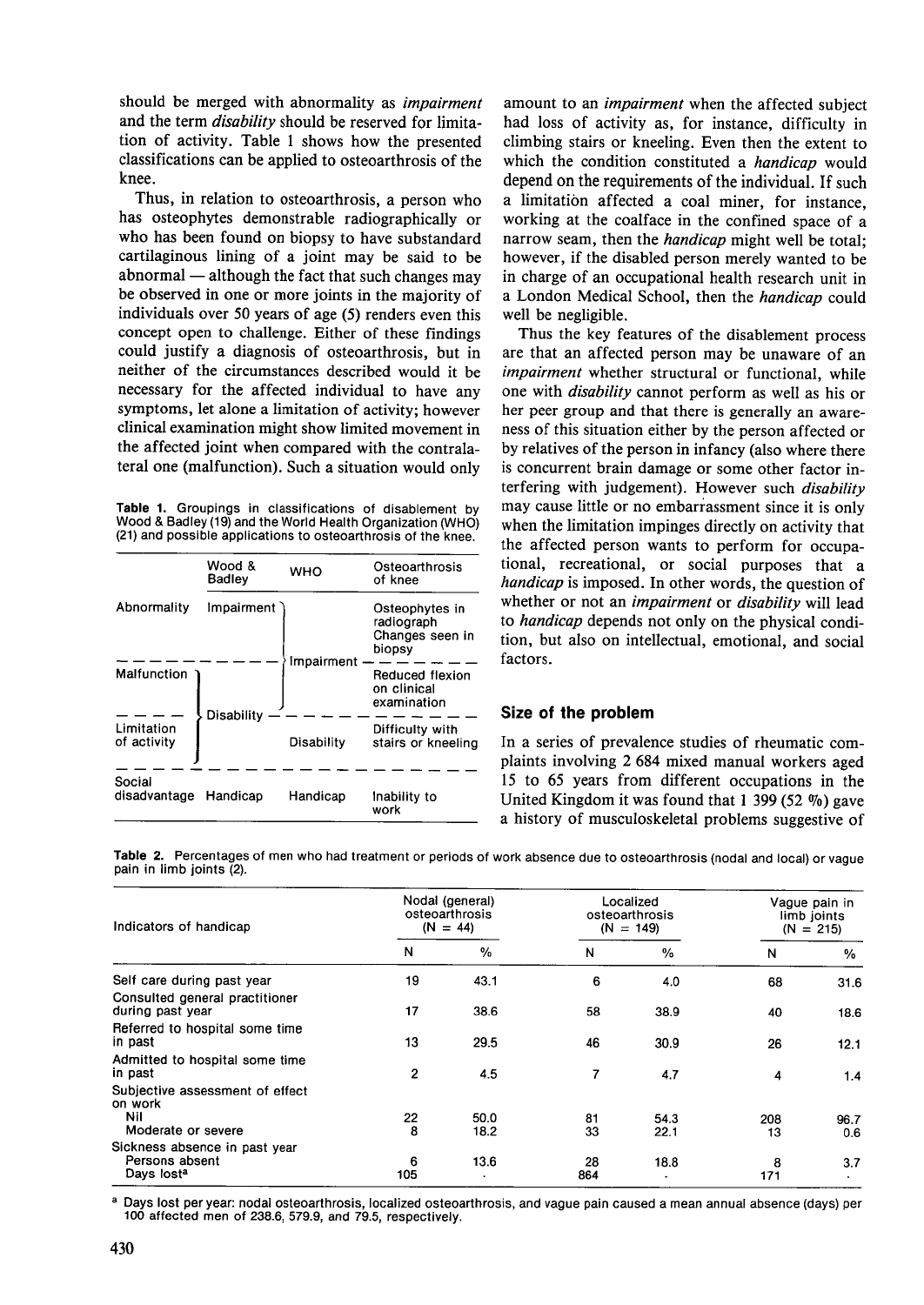rheumatic complaints occurring at some time during their worklives. All these men were examined clinically, without recourse to radiography; the criteria used for the diagnosis have been given elsewhere (2). Joint changes indicative of osteoarthrosis were observed in 223 of the workers (8 % of the total sample). Fifty-nine  $(2 \%)$  of the men had Heberden's nodes and were therefore described as having nodal or generalized osteoarthrosis.

In addition to the men for whom a diagnosis of osteoarthrosis was possible with reasonable certainty on clinical grounds, there were 295 with indeterminate pain in or around the joints of the limbs. Many of these workers might well have shown the stigmata of osteoarthrosis had radiography or biopsy techniques been feasible. On the other hand at least some of the indeterminate pain may, as in the case of the 478 men with vague pain in the back, have been due to disc disease since only those with demonstrable nerve root signs were allocated to this category.

As has already been discussed the prevalence of osteoarthrosis in a survey of this kind does not imply that all those so identified have a handicap. Therefore the various factors which might be taken to indicate handicap have been summarized in table 2. Twenty-five out of 193 (13  $\%$ ) of those with osteoarthrosis indulged in self-treatment during the year prior to examination, and 75 out of 193 (39  $\%$ ) had a consultation with their general practitioners. Thirty-one percent of the men with osteoarthrosis had been referred to a hospital at some time in the past, and 5 % had been admitted.

What is perhaps more important is the proportion who indicated subjectively that they felt disadvantaged in relation to work. In this respect two groups of osteoarthrosic subjects were similar; thus 103 men (53  $\%$  of those affected) had no problem, while 41 (21 %) indicated moderate to severe handicap in relation to their work. However, when sickness absence was studied, there was a marked difference between those with nodal osteoarthrosis and those with the more localized lesions. The nodal group recorded a mean annual absence of 239 d per 100 affected men, while the rate for the more localized forms was 580 d, even though there was little difference in the mean ages of the two groups. As would be expected, the men with vague pain in the limb joints, pain which could not be identified definitely as osteoarthrosis, had fewer problems, and a much higher percentage (97  $\%$ ) of these workers said that they had no interference with their work.

## **Risk factors**

Secondary or localized osteoarthrosis was distinguished from the primary or generalized form by Kellgren & Moore (10) more than 30 years ago. On balance the literature since that time has supported

the idea that there is a genetic basis for Heberden's nodes, which is more pronounced in females than in males (11, 15). It also seems to be accepted that, at least to some extent, there is a genetic basis for development of many cases of more localized osteoarthrosis, over which the individual has little control (8). Furthermore, what is now known as osteoarthrosis has been regarded as a disease of the elderly (1) ever since the time of Hippocrates, and therefore the process is likely to come with advancing years regardless of any occupational hazard.

More recently discussions have been centering increasingly on biochemical changes and the genetic basis for these changes, while attempts to correlate osteoarthrosic changes in the hip with obesity have often produced unconvincing if not negative results (7). That does not mean to say that obese people may not be more *handicapped* by osteoarthrosis of the weight-bearing joints than are their lean counterparts but merely that the objective changes demonstrable by radiography, biopsy, or postmortem diagnosis appear to be dependent on factors other than the physical one of weight compression.

Superimposed on the evidence which supports inherent traits as the basis for the development of degenerative changes is also evidence suggesting that chronic irritation can, and often does, accelerate the process. These circumstances lead naturally to the concept that prolonged heavy work may do likewise. Wells (18) in his Rammazzini oration, discussed in general the "hard life of people who must work for a living," and this has given added zest to those seeking to identify certain occupational hazards as being risk factors, if not causal agents, of osteoarthrosis.

It seems likely that the development of degenerative changes can be triggered in those at risk by one or both of two mechanisms. The first is a sudden impact of great severity which in some way damages the cartilaginous lining of the joint (14). Evidence to support- this theory has been obtained from cadaver specimens in which surface fissuring of the cartilage was shown to arise following high stress levels on impact. However, stresses of this magnitude are unlikely to be achieved in vivo except under circumstances akin to those caused by impact in a traffic accident or achieved by jumping from a height of around 5 m. Neither of these circumstances applies generally to the majority of people who ultimately suffer from osteoarthrosis.

The other possibility is that stresses of a lesser order applied over a prolonged period may produce a situation of fatigue, as is well known to occur in metals (17). It would seem logical to argue that this possibility is more likely to occur when the pressure on the joint is such as to force the capillary layer of interarticular fluid from between the cartilaginous surfaces so that they may be in direct contact, and this situation must be maintained long enough to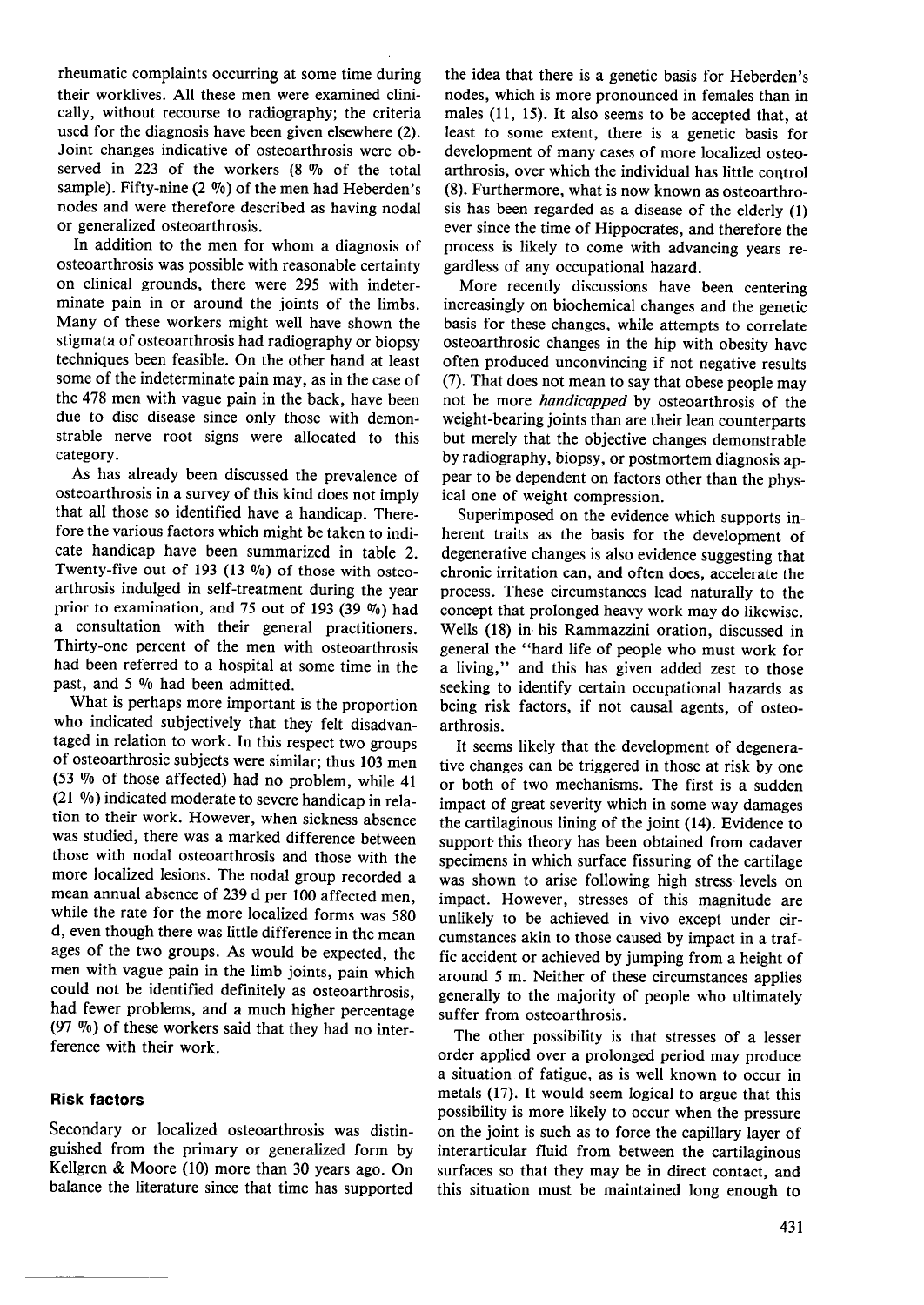**Table 3.** Osteoarthrosis in manual workers in a coal mine and dockyard and craftsmen in a dockyard (2). (N = number of workers in group and  $%$  = percentage of group with osteoarthrosis).

|                                                       |           |          |           |            |           |            | Age group (years) |               |            |               |            |            |  |
|-------------------------------------------------------|-----------|----------|-----------|------------|-----------|------------|-------------------|---------------|------------|---------------|------------|------------|--|
| Occupation                                            | 15        |          | 25        |            | 35        |            | 45                |               | $55 - 64$  |               |            | $15 - 64$  |  |
|                                                       | N         | $\%$     | N         | %          | N         | %          | N                 | $\frac{0}{2}$ | N          | $\frac{0}{0}$ | N          | %          |  |
| Face workers in a<br>coal mine<br>General laborers in | 67        | 0        | 50        | -4.0       | 71        | - 8.5      | 80                | 18.0          |            | 86 34.9       | 354        | 15.0       |  |
| a dockyard<br>Craftsmen in a dockyard                 | 29<br>232 | 0<br>0.4 | 48<br>171 | 2.1<br>2.9 | 73<br>181 | 2.7<br>3.3 | 109<br>247        | 11.0<br>9.3   | 108<br>221 | 15.7<br>12.7  | 367<br>052 | 8.7<br>6.0 |  |

**Table 4.** Job analysis of effort of legs and stance at work among 2684 male manual workers assessed by an independent observer and the standardized ratios for localized osteoarthrosis among these workers [Dataof earlier report (2) reanalyzed for present review].

|                                                       | Number of<br>workers in<br>group | Number of<br>workers with<br>localized<br>osteoarthro-<br>sis | Standar-<br>dized<br>ratios     |
|-------------------------------------------------------|----------------------------------|---------------------------------------------------------------|---------------------------------|
| Effort by legs                                        |                                  |                                                               |                                 |
| Minimum<br>Slight<br>Moderate<br>Maximum              | 762<br>320<br>737<br>865         | 44<br>12<br>49<br>59                                          | 106.0<br>60.3<br>109.1<br>102.8 |
| Stance at work<br>Mainly sedentary<br>with occasional |                                  |                                                               |                                 |
| standing<br>Mainly standing<br>All standing           | 470<br>970<br>928                | 21<br>60<br>59                                                | 85.3<br>95.5<br>104.4           |
| Walking $\geq 0.25$<br>mile ( $\geq 0.4$ km)          | 316                              | 241                                                           | 30.4                            |

have a detrimental effect on the contact surfaces. Such a state of affairs can be shown to occur under laboratory conditions. It is likely that many activities associated with everyday living and occupation can lead to temporary compression sufficient to bring the two joint surfaces into direct opposition without any fluid intervening. However, if this situation is maintained for a long time (as for instance with heavy lifting or awkward posture), then the cartilage may be put at risk and the lesions associated with advancing years may develop.

Such a theory would also be in keeping with the long known tendency for osteoarthrosis to develop in joints which are in proximity to malaligned fractures *(6).* More important from the occupational point of view, the theory would be supported by the observations that the prevalence of osteoarthrosis in the facetal joints of the lumbar spine, as well as in the hips and knees, is higher among those engaged in heavy manual tasks than among those in lighter occupations (11).

Supportive evidence for at least part of the theory is available in the study of manual workers to which reference has already been made (2). The prevalence rate for osteoarthrosis in all age groups was higher among miners working at the coalface than among

general laborers in other occupations (table 3) even though the latter were often required to move weights similar to those of their coal-mining counterparts. The difference appeared to be in relation to the postural requirements of the coalface, since the seam in the particular mine where this series of studies was based had a height of between **70** and **80** cm, and thus considerable strain was put on the knees, hips, and ankles, as well as the backs, of the face workers. On the other hand it was not possible to demonstrate any significant difference in the prevalence rates for osteoarthrosis between unskilled dockyard workers and those engaged as skilled craftsmen in the same employment (table 3). Both groups were performing manual tasks though in general the skilled were not required to lift so many heavy weights as the unskilled and this difference was reflected in the slight increase in osteoarthrosis among the unskilled group over the age of **45** years.

Yet more evidence to support the view that posture may be more important than weight lifting was obtained from direct observations of all the workers performing their normal tasks. These observations had to be made individually since not everyone engaged in the same designated occupation did the same tasks. Indeed the components of a task may differ from one workshop to another, and individuals may adopt different postures in their performance of apparently identical tasks at the work bench or in other occupational circumstances (2).

One series of observations which was made of the 2 **684** male manual workers and which has special relevance to osteoarthrosis has been made in relation to the legs when jobs were assessed by an observer using a four-point scale based on demand for muscular effort **(2).** In the same study (2) a second series of scored observations was made of the stance and mobility at work. For the present report these observations were matched against the diagnosis of local osteoarthrosis previously made by a medical observer using a standardized technique to eliminate age bias. Table **4** shows the findings of the matching of these two series of observations. From them it is apparent that there is no obvious gradient between the standardized ratios for localized osteoarthrosis and the scores for effort, while there does appear to be a gra